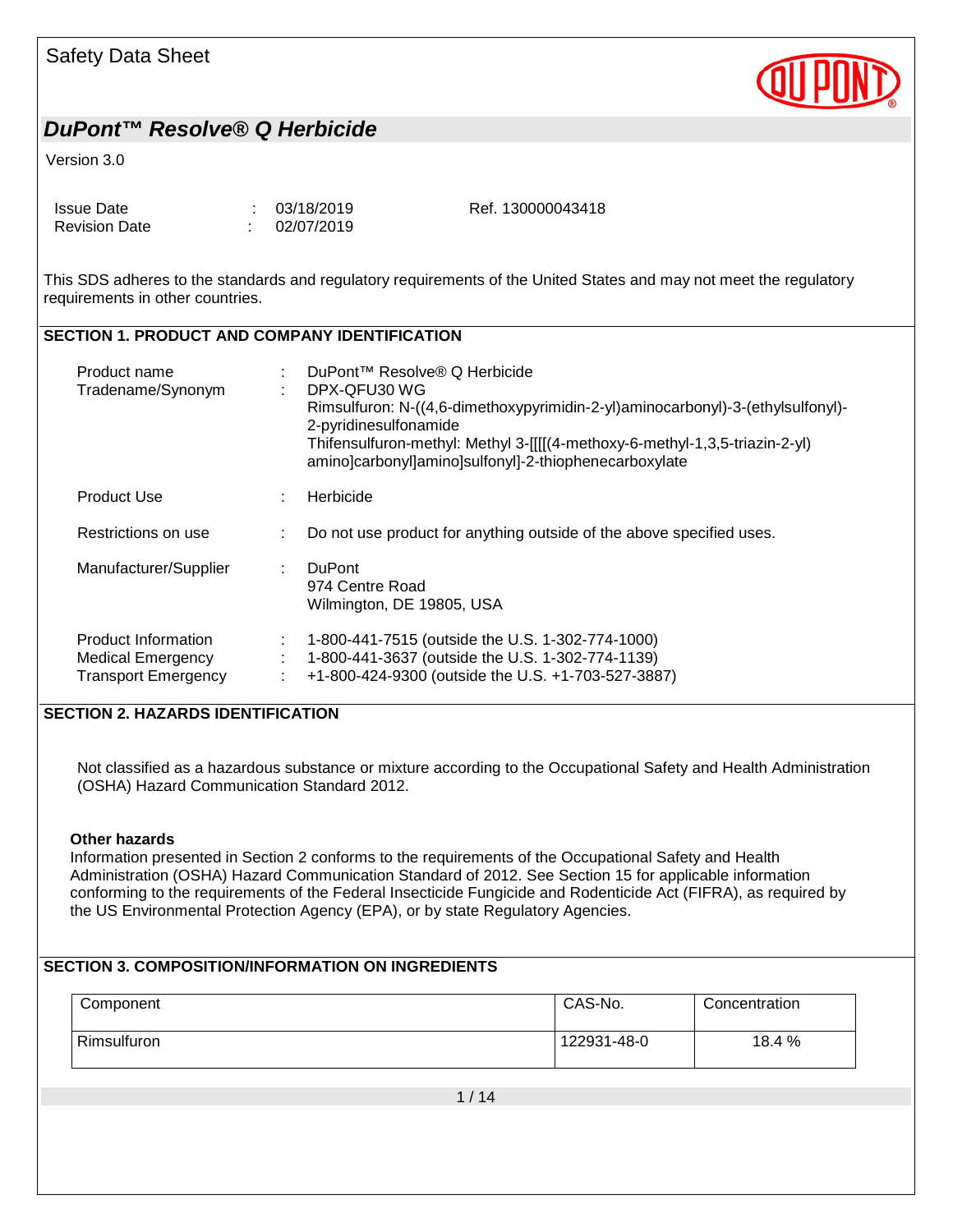

#### Version 3.0

| <b>Issue Date</b>    | : 03/18/2019 |
|----------------------|--------------|
| <b>Revision Date</b> | 02/07/2019   |

Ref. 130000043418

| Thifensulfuron methyl                          | 79277-27-3 | 4 %           |
|------------------------------------------------|------------|---------------|
| Ethyl 5,5-diphenyl-2-isoxazoline-3-carboxylate |            | $9.2\%$       |
| Disodium phosphate                             |            | $5 - 10%$     |
| Lignin Sulfonate Salt                          |            | $1 - 5%$      |
| Sodium carbonate                               | 497-19-8   | $1 - 5%$      |
| Other Ingredients                              |            | $\leq$ 61.4 % |
|                                                |            |               |

The specific chemical identity and/or exact percentage (concentration) of composition has been withheld as a trade secret.

#### **SECTION 4. FIRST AID MEASURES**

| General advice | : Information presented in Section 4 conforms to the requirements of the<br>Occupational Safety and Health Administration (OSHA) Hazard Communication<br>Standard of 2012. See Section 15 for applicable information conforming to the<br>requirements of the Federal Insecticide Fungicide and Rodenticide Act (FIFRA),<br>as required by the US Environmental Protection Agency (EPA), or by state<br>Regulatory Agencies.<br>For medical emergencies involving this product, call toll free 1-800-441-3637.<br>See Label for Additional Precautions and Directions for Use.<br>Have the product container or label with you when calling a poison control<br>center or doctor, or going for treatment. |
|----------------|-----------------------------------------------------------------------------------------------------------------------------------------------------------------------------------------------------------------------------------------------------------------------------------------------------------------------------------------------------------------------------------------------------------------------------------------------------------------------------------------------------------------------------------------------------------------------------------------------------------------------------------------------------------------------------------------------------------|
| Inhalation     | : Move to fresh air. If person is not breathing, call 911 or an ambulance, then<br>give artificial respiration, preferably mouth-to-mouth, if possible. Call a poison<br>control center or doctor for treatment advice.                                                                                                                                                                                                                                                                                                                                                                                                                                                                                   |
| Skin contact   | : Take off all contaminated clothing immediately. Rinse skin immediately with<br>plenty of water for 15-20 minutes. Call a poison control center or doctor for<br>treatment advice.                                                                                                                                                                                                                                                                                                                                                                                                                                                                                                                       |
| Eye contact    | : Hold eye open and rinse slowly and gently with water for 15-20 minutes.<br>Remove contact lenses, if present, after the first 5 minutes, then continue<br>rinsing eye. Call a poison control center or doctor for treatment advice.                                                                                                                                                                                                                                                                                                                                                                                                                                                                     |
|                | 2/14                                                                                                                                                                                                                                                                                                                                                                                                                                                                                                                                                                                                                                                                                                      |
|                |                                                                                                                                                                                                                                                                                                                                                                                                                                                                                                                                                                                                                                                                                                           |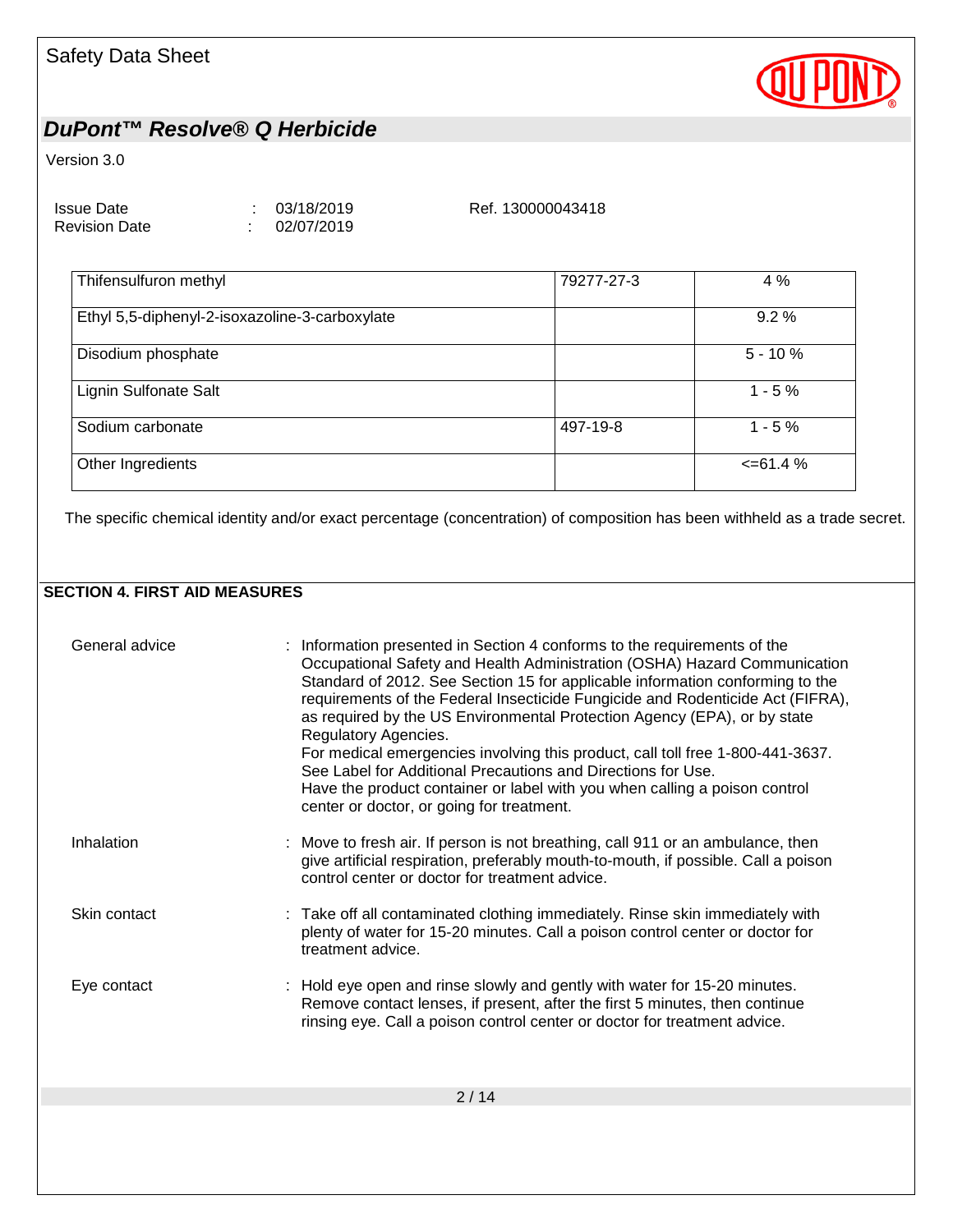

#### Version 3.0

| <b>Issue Date</b><br><b>Revision Date</b>                | 03/18/2019<br>Ref. 130000043418<br>02/07/2019                                                                                                                                                                                                                                 |  |
|----------------------------------------------------------|-------------------------------------------------------------------------------------------------------------------------------------------------------------------------------------------------------------------------------------------------------------------------------|--|
| Ingestion                                                | : Call a poison control center or doctor for treatment advice. Have person sip a<br>glass of water if able to swallow. DO NOT induce vomiting unless directed to do<br>so by a physician or poison control center. Do not give anything by mouth to an<br>unconscious person. |  |
| Most important<br>symptoms/effects, acute<br>and delayed | No applicable data available.                                                                                                                                                                                                                                                 |  |
| Protection of first-aiders<br>Notes to physician         | No applicable data available.<br>÷<br>No applicable data available.                                                                                                                                                                                                           |  |
| <b>SECTION 5. FIREFIGHTING MEASURES</b>                  |                                                                                                                                                                                                                                                                               |  |
| Suitable extinguishing media                             | : Water spray, Foam, Dry chemical, Carbon dioxide (CO2)                                                                                                                                                                                                                       |  |
| Unsuitable extinguishing<br>media                        | : High volume water jet, (contamination risk)                                                                                                                                                                                                                                 |  |
| Specific hazards                                         | : No applicable data available.                                                                                                                                                                                                                                               |  |
| Special protective equipment<br>for firefighters         | : Wear full protective clothing and self-contained breathing apparatus.                                                                                                                                                                                                       |  |

Further information : Control Runoff. Evacuate personnel and keep upwind of fire. (on small fires) If area is heavily exposed to fire and if conditions permit, let fire burn itself out since water may increase the area contaminated. Cool containers/tanks with water spray.

#### **SECTION 6. ACCIDENTAL RELEASE MEASURES**

NOTE: Review FIRE FIGHTING MEASURES and HANDLING (PERSONNEL) sections before proceeding with clean-up. Use appropriate PERSONAL PROTECTIVE EQUIPMENT during clean-up.

| Safeguards (Personnel)    | Evacuate personnel, thoroughly ventilate area, use self-contained breathing<br>apparatus. Use personal protective equipment. |
|---------------------------|------------------------------------------------------------------------------------------------------------------------------|
| Environmental precautions | : Prevent material from entering sewers, waterways, or low areas.                                                            |
| Spill Cleanup             | : Sweep up and shovel into suitable containers for disposal.                                                                 |

3 / 14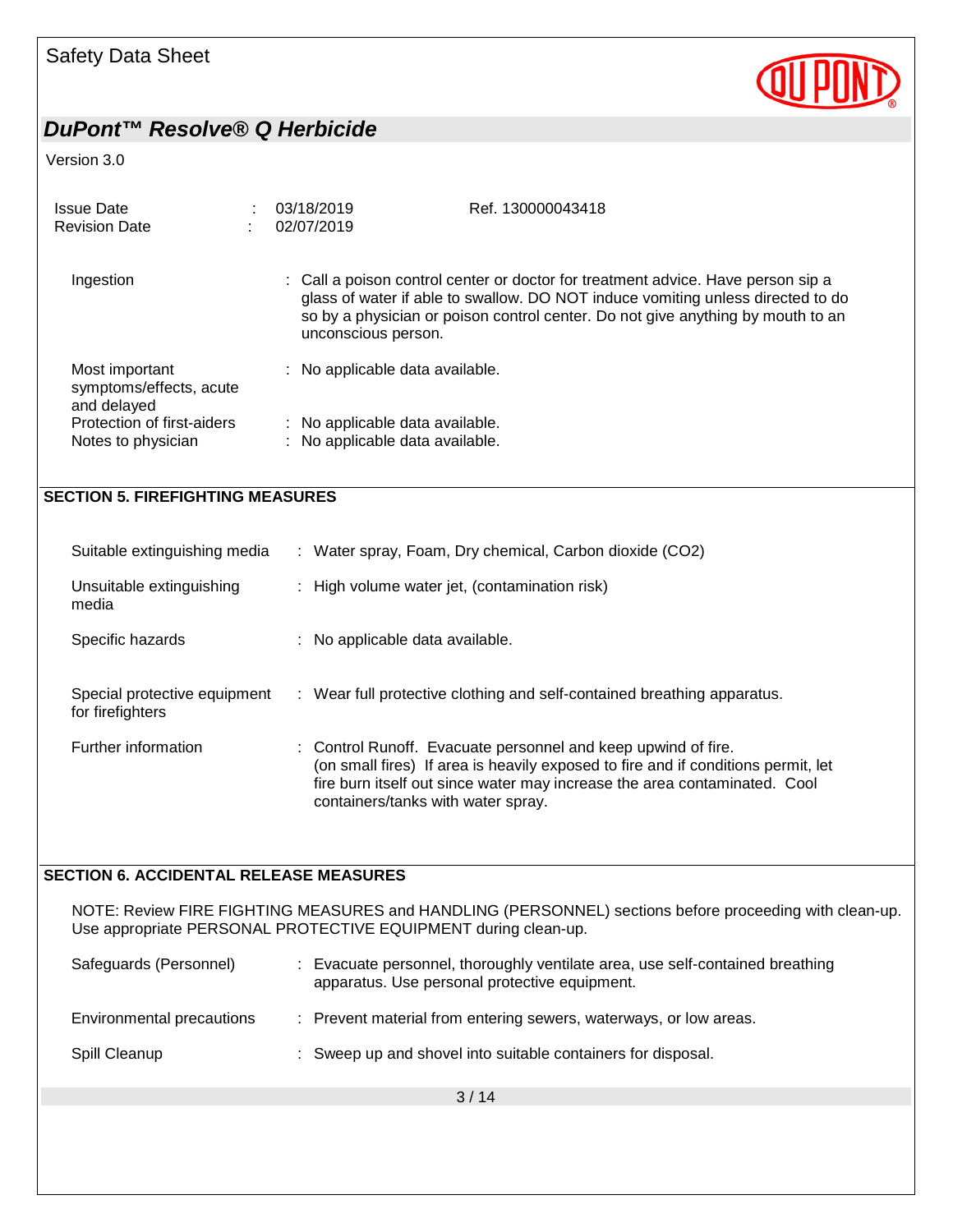| <b>Safety Data Sheet</b>                                  |                                                                                                                                                                                                                                                                                                                                                                                                                                                                                                       |
|-----------------------------------------------------------|-------------------------------------------------------------------------------------------------------------------------------------------------------------------------------------------------------------------------------------------------------------------------------------------------------------------------------------------------------------------------------------------------------------------------------------------------------------------------------------------------------|
| DuPont™ Resolve® Q Herbicide                              |                                                                                                                                                                                                                                                                                                                                                                                                                                                                                                       |
| Version 3.0                                               |                                                                                                                                                                                                                                                                                                                                                                                                                                                                                                       |
| <b>Issue Date</b><br><b>Revision Date</b>                 | 03/18/2019<br>Ref. 130000043418<br>02/07/2019                                                                                                                                                                                                                                                                                                                                                                                                                                                         |
| <b>Accidental Release Measures</b>                        | : Never return spills in original containers for re-use. Dispose of in accordance<br>with local regulations.                                                                                                                                                                                                                                                                                                                                                                                          |
| <b>SECTION 7. HANDLING AND STORAGE</b>                    |                                                                                                                                                                                                                                                                                                                                                                                                                                                                                                       |
| Handling (Personnel)                                      | : Wash hands thoroughly with soap and water after handling and before eating,<br>drinking, chewing gum, using tobacco, or using the toilet. Remove<br>clothing/PPE immediately if material gets inside. Wash thoroughly and put on<br>clean clothing.                                                                                                                                                                                                                                                 |
| Handling (Physical Aspects)                               | : Keep away from heat and sources of ignition.                                                                                                                                                                                                                                                                                                                                                                                                                                                        |
| Dust explosion class<br>Storage                           | No applicable data available.<br>Do not contaminate water, other pesticides, fertilizer, food or feed in storage.<br>Store in original container. Store in a cool, dry place. Keep out of the reach of<br>children.                                                                                                                                                                                                                                                                                   |
| Storage period                                            | No applicable data available.                                                                                                                                                                                                                                                                                                                                                                                                                                                                         |
| Storage temperature                                       | : No applicable data available.                                                                                                                                                                                                                                                                                                                                                                                                                                                                       |
| SECTION 8. EXPOSURE CONTROLS/PERSONAL PROTECTION          |                                                                                                                                                                                                                                                                                                                                                                                                                                                                                                       |
| <b>Engineering controls</b>                               | : Information presented in Section 8 conforms to the requirements of the<br>Occupational Safety and Health Administration (OSHA) Hazard<br>Communication Standard of 2012. See Section 15 for applicable information<br>conforming to the requirements of the Federal Insecticide Fungicide and<br>Rodenticide Act (FIFRA), as required by the US Environmental Protection<br>Agency (EPA), or by state Regulatory Agencies. Ensure adequate ventilation.                                             |
| Personal protective equipment<br>Skin and body protection | Applicators and other handlers must wear:<br>Long sleeved shirt and long pants<br>Chemical-resistant gloves, Category A (such as butyl rubber, natural rubber,<br>neoprene rubber, or nitrile rubber), all greater than or equal to 14 mils<br>Shoes plus socks<br>PPE required for early entry to treated areas that is permitted under the<br>Worker Protection Standard and that involves contact with anything that has<br>been treated, such as plants, soil, or water, is:<br>Coveralls<br>4/14 |
|                                                           |                                                                                                                                                                                                                                                                                                                                                                                                                                                                                                       |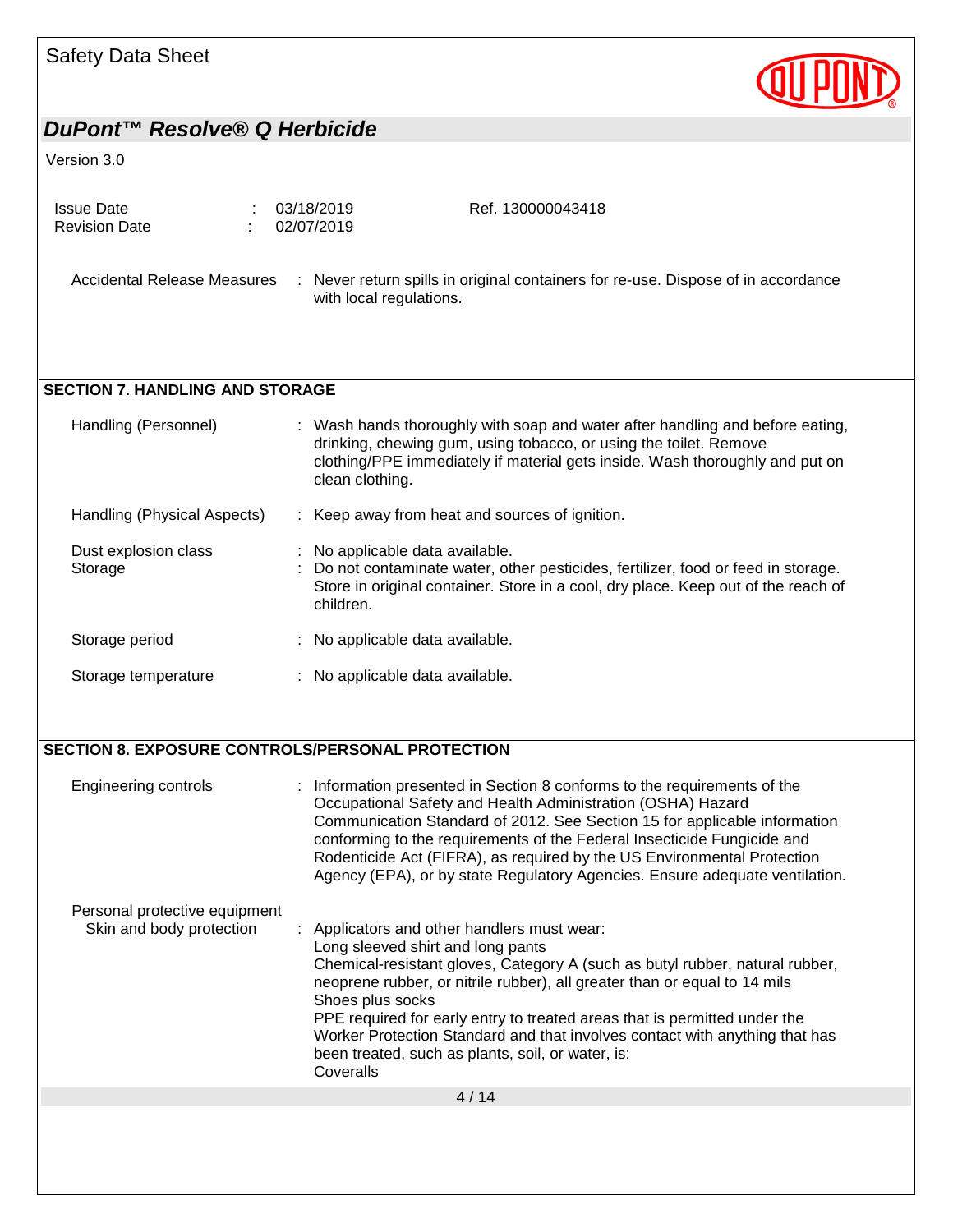

Version 3.0

| <b>Issue Date</b><br><b>Revision Date</b> |                               |  | 03/18/2019<br>02/07/2019 |                    | Ref. 130000043418                                                                                                                                                                                                                                                                                                                                                                                                                                                                                                                                          |  |
|-------------------------------------------|-------------------------------|--|--------------------------|--------------------|------------------------------------------------------------------------------------------------------------------------------------------------------------------------------------------------------------------------------------------------------------------------------------------------------------------------------------------------------------------------------------------------------------------------------------------------------------------------------------------------------------------------------------------------------------|--|
|                                           | Protective measures           |  |                          | Shoes plus socks   | Chemical-resistant gloves, Category A (such as butyl rubber, natural rubber,<br>neoprene rubber, or nitrile rubber), all greater than or equal to 14 mils<br>: Use this product in accordance with its label. Discard clothing and other<br>absorbent materials that have been drenched or heavily contaminated with<br>this product. Do not reuse them. Follow manufacturer's instructions for<br>cleaning/maintaining PPE. If no such instructions for washables exist, use<br>detergent and hot water. Keep and wash PPE separately from other laundry. |  |
|                                           | <b>Exposure Guidelines</b>    |  |                          |                    |                                                                                                                                                                                                                                                                                                                                                                                                                                                                                                                                                            |  |
|                                           | <b>Exposure Limit Values</b>  |  |                          |                    |                                                                                                                                                                                                                                                                                                                                                                                                                                                                                                                                                            |  |
|                                           | <b>Rimsulfuron</b>            |  |                          |                    |                                                                                                                                                                                                                                                                                                                                                                                                                                                                                                                                                            |  |
|                                           | AEL <sup>*</sup>              |  | (DuPont)                 | $5 \text{ mg/m}$ 3 | 8 & 12 hr. TWA                                                                                                                                                                                                                                                                                                                                                                                                                                                                                                                                             |  |
|                                           | AEL*                          |  | (DuPont)                 | 2.5 mg/m3          | 8 & 12 hr. TWA                                                                                                                                                                                                                                                                                                                                                                                                                                                                                                                                             |  |
|                                           |                               |  |                          |                    |                                                                                                                                                                                                                                                                                                                                                                                                                                                                                                                                                            |  |
|                                           | Sodium carbonate              |  |                          |                    |                                                                                                                                                                                                                                                                                                                                                                                                                                                                                                                                                            |  |
|                                           | AEL*                          |  | (DuPont)                 | $5$ mg/m $3$       | 8 & 12 hr. TWA                                                                                                                                                                                                                                                                                                                                                                                                                                                                                                                                             |  |
|                                           |                               |  |                          |                    |                                                                                                                                                                                                                                                                                                                                                                                                                                                                                                                                                            |  |
|                                           | <b>Thifensulfuron methyl</b>  |  |                          |                    |                                                                                                                                                                                                                                                                                                                                                                                                                                                                                                                                                            |  |
|                                           | AEL*                          |  | (DuPont)                 | $5 \text{ mg/m}$ 3 | 8 & 12 hr. TWA                                                                                                                                                                                                                                                                                                                                                                                                                                                                                                                                             |  |
|                                           |                               |  |                          |                    |                                                                                                                                                                                                                                                                                                                                                                                                                                                                                                                                                            |  |
|                                           | <b>Lignin Sulfonate Salt</b>  |  |                          |                    |                                                                                                                                                                                                                                                                                                                                                                                                                                                                                                                                                            |  |
|                                           | No applicable data available. |  |                          |                    |                                                                                                                                                                                                                                                                                                                                                                                                                                                                                                                                                            |  |
|                                           |                               |  |                          |                    |                                                                                                                                                                                                                                                                                                                                                                                                                                                                                                                                                            |  |
|                                           | Disodium phosphate            |  |                          |                    |                                                                                                                                                                                                                                                                                                                                                                                                                                                                                                                                                            |  |

No applicable data available.

**Ethyl 5,5-diphenyl-2-isoxazoline-3-carboxylate** No applicable data available.

\* AEL is DuPont's Acceptable Exposure Limit. Where governmentally imposed occupational exposure limits which are lower than the AEL are in effect, such limits shall take precedence.

#### **SECTION 9. PHYSICAL AND CHEMICAL PROPERTIES**

Appearance Physical state : solid Form : solid, granular<br>
Color : light tan : light tan

5 / 14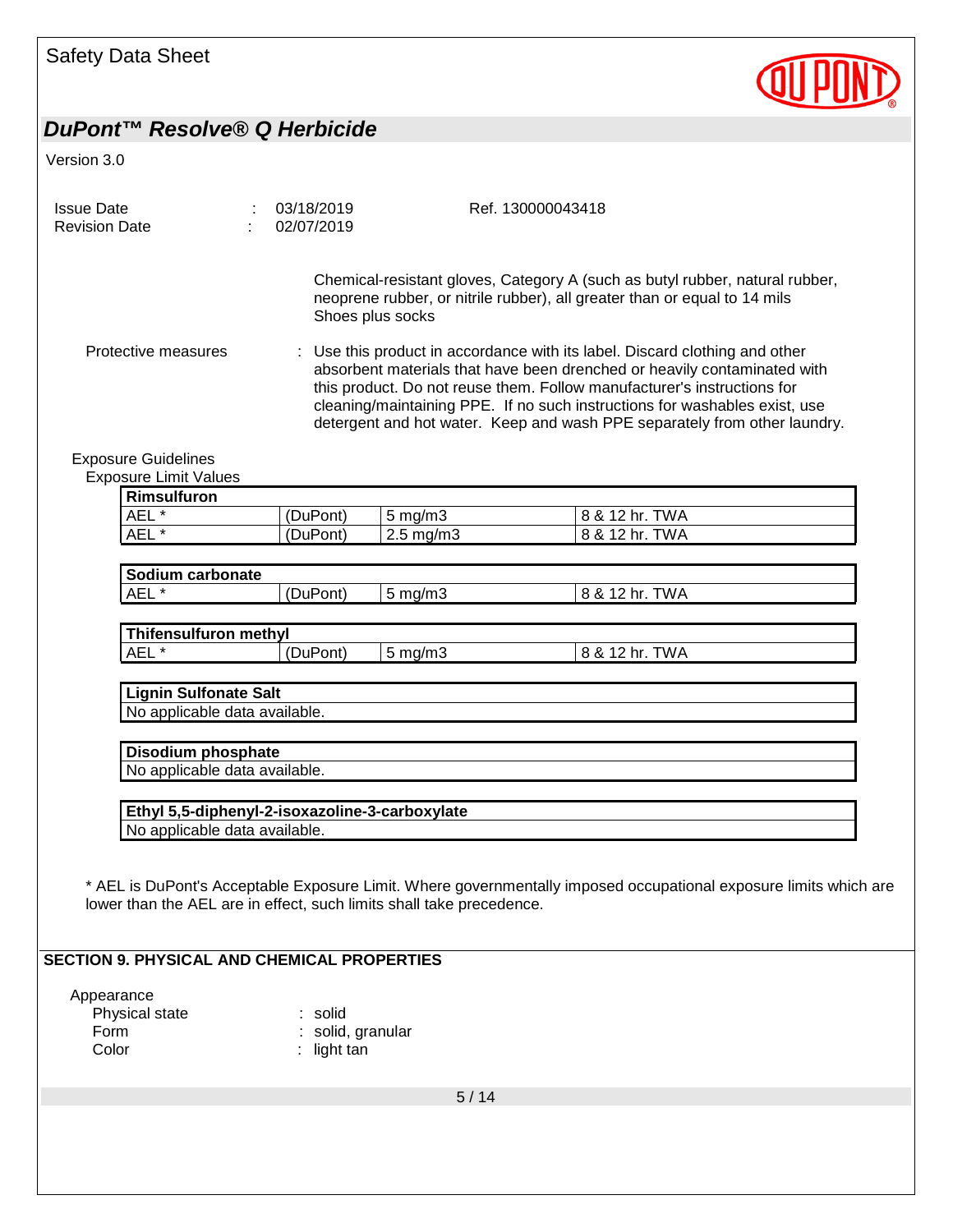# **QUPD**

## *DuPont™ Resolve® Q Herbicide*

#### Version 3.0

| Issue Date<br><b>Revision Date</b>         | 03/18/2019<br>02/07/2019            | Ref. 130000043418 |
|--------------------------------------------|-------------------------------------|-------------------|
| Odor                                       | : slight                            |                   |
| Odor threshold                             | No applicable data available.       |                   |
| pH                                         | $6.2 - 7.2$                         |                   |
| Melting point/range                        | No applicable data available.<br>÷. |                   |
| Boiling point/boiling range                | No applicable data available.<br>t. |                   |
| Flash point                                | No applicable data available.       |                   |
| Evaporation rate                           | No applicable data available.       |                   |
| Flammability (solid, gas)                  | No applicable data available.       |                   |
| Upper explosion limit                      | No applicable data available.       |                   |
| Lower explosion limit                      | No applicable data available.<br>÷  |                   |
| Vapour Pressure                            | No applicable data available.       |                   |
| Vapour density                             | No applicable data available.       |                   |
| Specific gravity (Relative<br>density)     | No applicable data available.<br>t. |                   |
| Water solubility                           | No applicable data available.       |                   |
| Solubility(ies)                            | No applicable data available.       |                   |
| Partition coefficient: n-<br>octanol/water | No applicable data available.<br>÷. |                   |
| Auto-ignition temperature                  | No applicable data available.       |                   |
| Decomposition temperature                  | No applicable data available.       |                   |
| Viscosity, kinematic                       | No applicable data available.       |                   |
| Viscosity, dynamic                         | No applicable data available.       |                   |
|                                            |                                     |                   |

#### **SECTION 10. STABILITY AND REACTIVITY**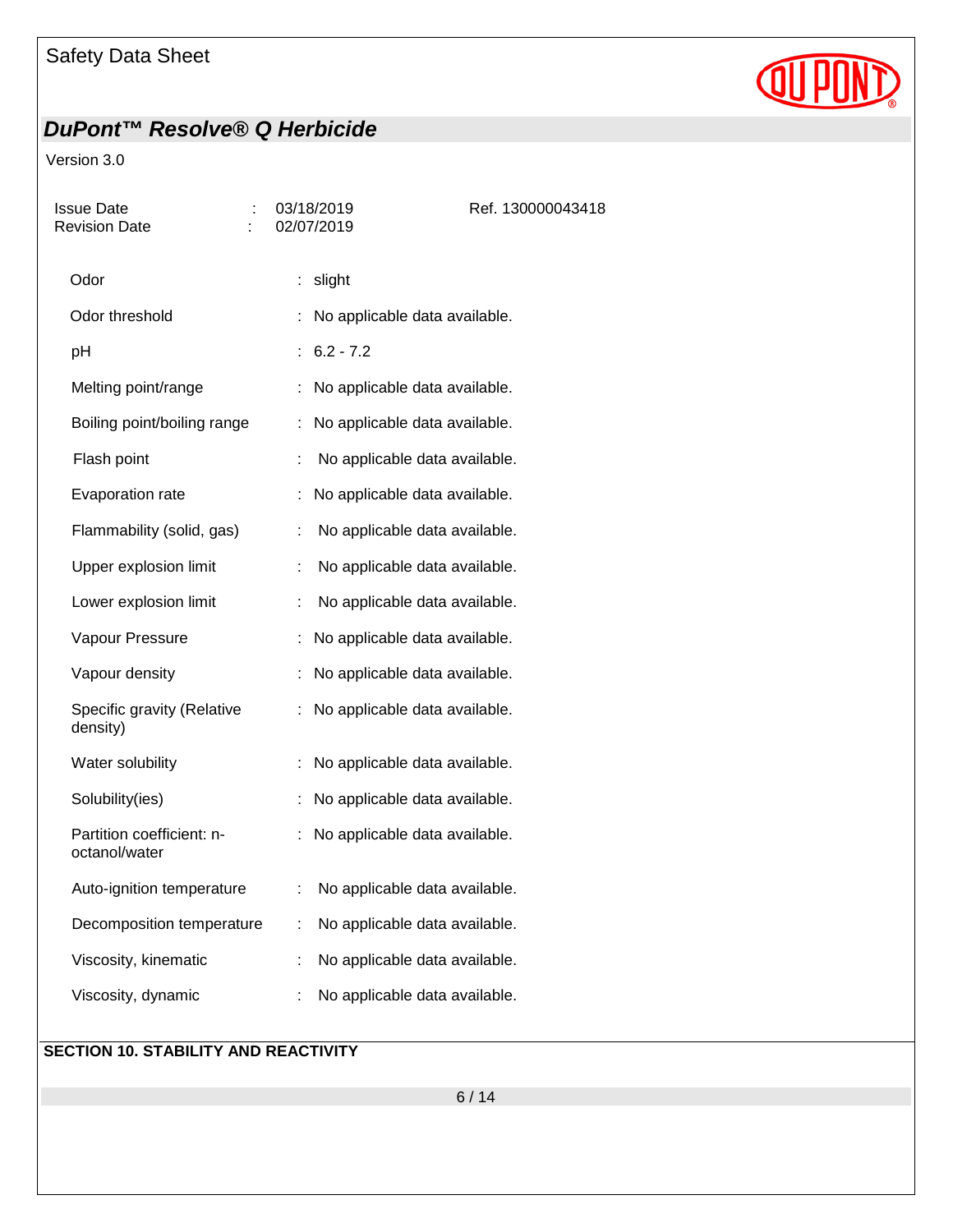

#### Version 3.0

| Issue Date<br><b>Revision Date</b>  | ÷ | 03/18/2019<br>02/07/2019 | Ref. 130000043418                                                                                                         |
|-------------------------------------|---|--------------------------|---------------------------------------------------------------------------------------------------------------------------|
| Reactivity<br>Chemical stability    |   | ÷<br>٠                   | No applicable data available.<br>Stable under normal conditions.<br>Stable at normal temperatures and storage conditions. |
| Possibility of hazardous            |   |                          | Polymerization will not occur.                                                                                            |
| reactions<br>Conditions to avoid    |   |                          | : None reasonably foreseeable.                                                                                            |
| Incompatible materials              |   | ÷.                       | No materials to be especially mentioned.                                                                                  |
| Hazardous decomposition<br>products |   | ÷.                       | No applicable data available.                                                                                             |

#### **SECTION 11. TOXICOLOGICAL INFORMATION**

|             | DuPont™ Resolve® Q Herbicide               |   |                                                                                                                                                                                                                                                                                                                                                                                                                                                                                           |
|-------------|--------------------------------------------|---|-------------------------------------------------------------------------------------------------------------------------------------------------------------------------------------------------------------------------------------------------------------------------------------------------------------------------------------------------------------------------------------------------------------------------------------------------------------------------------------------|
|             | Inhalation 4 h Acute<br>toxicity estimate  |   | $> 5.0$ mg/l, Rat                                                                                                                                                                                                                                                                                                                                                                                                                                                                         |
|             | Dermal Acute toxicity<br>estimate          |   | > 5,000 mg/kg, Rat                                                                                                                                                                                                                                                                                                                                                                                                                                                                        |
|             | Oral Acute toxicity estimate               | ÷ | $> 5,000$ mg/kg, Rat                                                                                                                                                                                                                                                                                                                                                                                                                                                                      |
|             | Skin irritation                            |   | No skin irritation, Rabbit                                                                                                                                                                                                                                                                                                                                                                                                                                                                |
|             | Eye irritation                             |   | No eye irritation, Rabbit<br>Minimal effects that do not meet the threshold for classification.                                                                                                                                                                                                                                                                                                                                                                                           |
|             | Sensitisation                              |   | Did not cause sensitisation on laboratory animals., Guinea pig                                                                                                                                                                                                                                                                                                                                                                                                                            |
|             |                                            |   | Did not cause sensitisation on laboratory animals., Mouse                                                                                                                                                                                                                                                                                                                                                                                                                                 |
| Rimsulfuron | Further information<br>Further information |   | Information given is based on data on the components.<br>Information presented in this Section conforms to the requirements of<br>the Occupational Safety and Health Administration (OSHA) Hazard<br>Communication Standard of 2012. See Section 15 for applicable<br>information conforming to the requirements of the Federal Insecticide<br>Fungicide and Rodenticide Act (FIFRA), as required by the US<br>Environmental Protection Agency (EPA), or by state Regulatory<br>Agencies. |
|             | Repeated dose toxicity                     |   | The following effects occurred at levels of exposure that significantly<br>exceed those expected under labeled usage conditions.                                                                                                                                                                                                                                                                                                                                                          |
|             |                                            |   | 7/14                                                                                                                                                                                                                                                                                                                                                                                                                                                                                      |
|             |                                            |   |                                                                                                                                                                                                                                                                                                                                                                                                                                                                                           |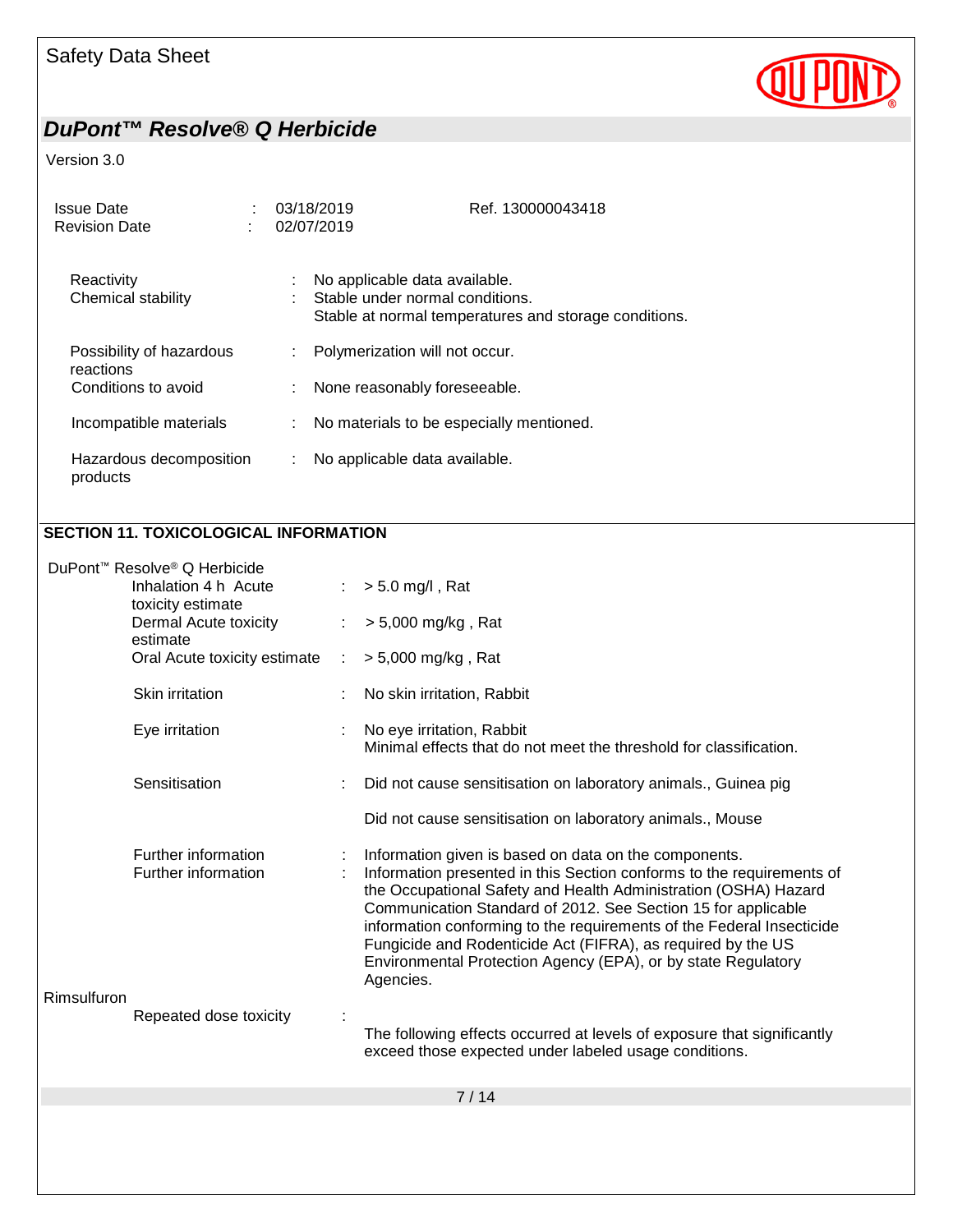

| <b>Issue Date</b><br><b>Revision Date</b>                                |                       |                                                                                                                                                                                                   | 03/18/2019<br>02/07/2019        | Ref. 130000043418                                                                                                                                                                    |
|--------------------------------------------------------------------------|-----------------------|---------------------------------------------------------------------------------------------------------------------------------------------------------------------------------------------------|---------------------------------|--------------------------------------------------------------------------------------------------------------------------------------------------------------------------------------|
|                                                                          |                       |                                                                                                                                                                                                   |                                 | Oral<br>multiple species                                                                                                                                                             |
|                                                                          |                       |                                                                                                                                                                                                   |                                 | altered blood chemistry, Liver effects, Organ weight changes                                                                                                                         |
|                                                                          | Carcinogenicity       |                                                                                                                                                                                                   |                                 | Did not show carcinogenic effects in animal experiments.                                                                                                                             |
|                                                                          | Mutagenicity          |                                                                                                                                                                                                   |                                 | Tests on bacterial or mammalian cell cultures did not show mutagenic<br>effects.<br>Did not show mutagenic effects in animal experiments.                                            |
|                                                                          | Reproductive toxicity |                                                                                                                                                                                                   |                                 | Animal testing did not show any effects on fertility.                                                                                                                                |
|                                                                          | Teratogenicity        |                                                                                                                                                                                                   |                                 | Evidence suggests the substance is not a developmental toxin in<br>animals.                                                                                                          |
| Thifensulfuron methyl<br>Repeated dose toxicity                          |                       | The following effects occurred at levels of exposure that significantly<br>exceed those expected under labeled usage conditions.                                                                  |                                 |                                                                                                                                                                                      |
|                                                                          |                       |                                                                                                                                                                                                   | Oral - feed<br>multiple species |                                                                                                                                                                                      |
|                                                                          |                       |                                                                                                                                                                                                   |                                 | Reduced body weight gain                                                                                                                                                             |
|                                                                          | Carcinogenicity       |                                                                                                                                                                                                   |                                 | Animal testing did not show any carcinogenic effects.                                                                                                                                |
|                                                                          | Mutagenicity          |                                                                                                                                                                                                   |                                 | Tests on bacterial or mammalian cell cultures did not show mutagenic<br>effects.<br>Animal testing did not show any mutagenic effects.                                               |
|                                                                          | Reproductive toxicity |                                                                                                                                                                                                   |                                 | No toxicity to reproduction<br>Animal testing showed no reproductive toxicity.                                                                                                       |
|                                                                          | Teratogenicity        |                                                                                                                                                                                                   |                                 | Did not show teratogenic effects in animal experiments.<br>Animal testing showed effects on embryo-fetal development at levels<br>equal to or above those causing maternal toxicity. |
| Ethyl 5,5-diphenyl-2-isoxazoline-3-carboxylate<br>Repeated dose toxicity |                       | Ingestion<br>Mouse<br>- 90 dMethod: OPPTS 870.3100<br>No toxicological effects warranting significant target organ toxicity<br>classification were seen below the recommended guidance values for |                                 |                                                                                                                                                                                      |
|                                                                          |                       |                                                                                                                                                                                                   |                                 | 8/14                                                                                                                                                                                 |
|                                                                          |                       |                                                                                                                                                                                                   |                                 |                                                                                                                                                                                      |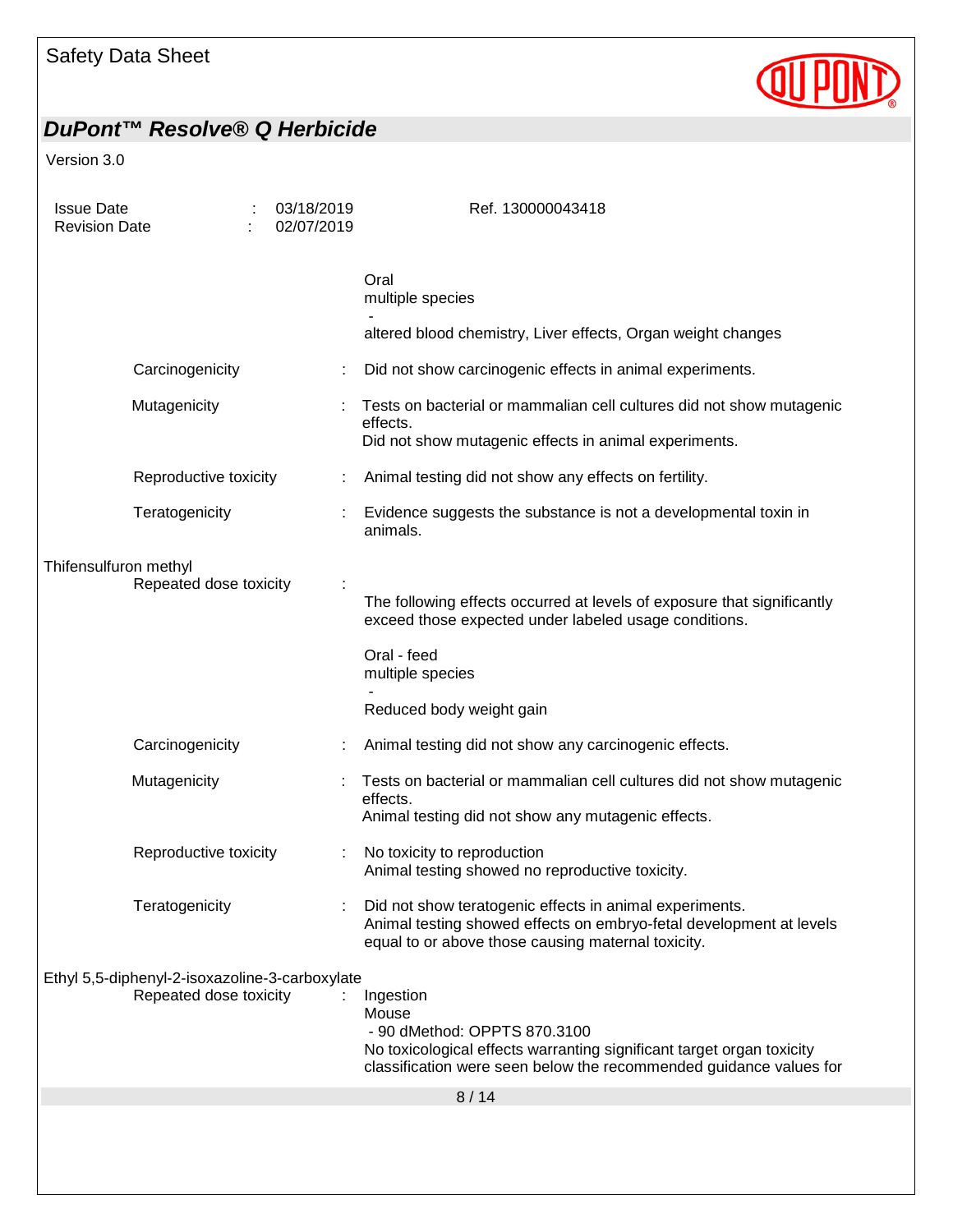

| <b>Issue Date</b><br><b>Revision Date</b>    |                        |  | 03/18/2019<br>02/07/2019                                                                                                                                                         | Ref. 130000043418                                                                                                                                                                                                                         |
|----------------------------------------------|------------------------|--|----------------------------------------------------------------------------------------------------------------------------------------------------------------------------------|-------------------------------------------------------------------------------------------------------------------------------------------------------------------------------------------------------------------------------------------|
|                                              |                        |  |                                                                                                                                                                                  | classification.                                                                                                                                                                                                                           |
|                                              | Carcinogenicity        |  |                                                                                                                                                                                  | Not classifiable as a human carcinogen.<br>Animal testing did not show any carcinogenic effects.                                                                                                                                          |
|                                              | Mutagenicity           |  |                                                                                                                                                                                  | Animal testing did not show any mutagenic effects.<br>Tests on bacterial or mammalian cell cultures did not show mutagenic<br>effects.                                                                                                    |
| Reproductive toxicity                        |                        |  | No toxicity to reproduction<br>Animal testing showed no reproductive toxicity.                                                                                                   |                                                                                                                                                                                                                                           |
|                                              | Teratogenicity         |  |                                                                                                                                                                                  | Evidence suggests the substance is not a developmental toxin in<br>animals.                                                                                                                                                               |
| Disodium phosphate<br>Repeated dose toxicity |                        |  | Ingestion<br>Dog<br>- 90 d<br>NOAEL: 322.88 mg/kg<br>No toxicologically significant effects were found., Information given is<br>based on data obtained from similar substances. |                                                                                                                                                                                                                                           |
|                                              | Mutagenicity           |  |                                                                                                                                                                                  | Tests on bacterial or mammalian cell cultures did not show mutagenic<br>effects.<br>Evidence suggests this substance does not cause genetic damage in<br>animals.<br>Information given is based on data obtained from similar substances. |
|                                              | Reproductive toxicity  |  |                                                                                                                                                                                  | No toxicity to reproduction<br>Animal testing showed no reproductive toxicity.<br>Information given is based on data obtained from similar substances.                                                                                    |
|                                              | Teratogenicity         |  |                                                                                                                                                                                  | Animal testing showed no developmental toxicity.<br>Information given is based on data obtained from similar substances                                                                                                                   |
| Lignin Sulfonate Salt                        | Repeated dose toxicity |  |                                                                                                                                                                                  | Ingestion<br>Rat<br>- 16 Weeks<br>NOAEL: 2,830 mg/kg<br>No toxicologically significant effects were found., Information given is<br>based on data obtained from similar substances.                                                       |
|                                              | Mutagenicity           |  |                                                                                                                                                                                  | Animal testing did not show any mutagenic effects.                                                                                                                                                                                        |
|                                              |                        |  |                                                                                                                                                                                  | 9/14                                                                                                                                                                                                                                      |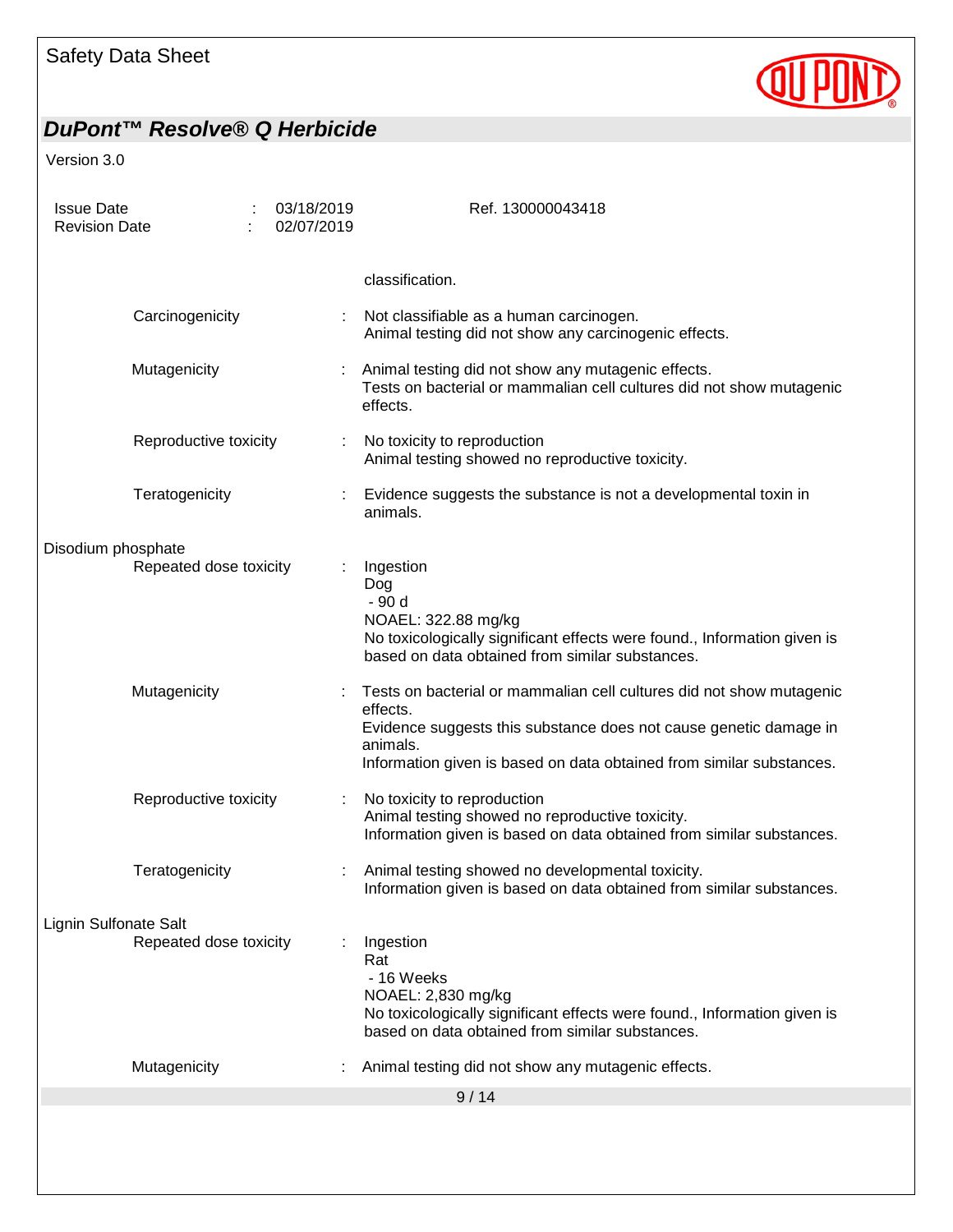| <b>Safety Data Sheet</b> |  |  |
|--------------------------|--|--|
|--------------------------|--|--|



| <b>Issue Date</b><br><b>Revision Date</b>                                                                                                                                                                                                                                                                                                                                                                                                | 03/18/2019<br>02/07/2019 | Ref. 130000043418                                                                                                                                              |  |  |  |  |  |
|------------------------------------------------------------------------------------------------------------------------------------------------------------------------------------------------------------------------------------------------------------------------------------------------------------------------------------------------------------------------------------------------------------------------------------------|--------------------------|----------------------------------------------------------------------------------------------------------------------------------------------------------------|--|--|--|--|--|
|                                                                                                                                                                                                                                                                                                                                                                                                                                          |                          | Did not cause genetic damage in cultured bacterial cells.<br>Information given is based on data obtained from similar substances.                              |  |  |  |  |  |
| Sodium carbonate<br>Repeated dose toxicity                                                                                                                                                                                                                                                                                                                                                                                               |                          | Inhalation<br>human                                                                                                                                            |  |  |  |  |  |
|                                                                                                                                                                                                                                                                                                                                                                                                                                          |                          | No toxicological effects warranting significant target organ toxicity<br>classification were seen below the recommended guidance values for<br>classification. |  |  |  |  |  |
| Carcinogenicity                                                                                                                                                                                                                                                                                                                                                                                                                          |                          | Weight of evidence does not support classification as a carcinogen                                                                                             |  |  |  |  |  |
| Mutagenicity                                                                                                                                                                                                                                                                                                                                                                                                                             |                          | Tests on bacterial or mammalian cell cultures did not show mutagenic<br>effects.                                                                               |  |  |  |  |  |
|                                                                                                                                                                                                                                                                                                                                                                                                                                          |                          | Weight of evidence does not support classification as a germ cell<br>mutagen.                                                                                  |  |  |  |  |  |
|                                                                                                                                                                                                                                                                                                                                                                                                                                          |                          | Information given is based on data obtained from similar substances.                                                                                           |  |  |  |  |  |
| Reproductive toxicity                                                                                                                                                                                                                                                                                                                                                                                                                    |                          | Weight of evidence does not support classification for reproductive<br>toxicity                                                                                |  |  |  |  |  |
| Teratogenicity                                                                                                                                                                                                                                                                                                                                                                                                                           |                          | Animal testing showed no developmental toxicity.                                                                                                               |  |  |  |  |  |
| Carcinogenicity<br>The carcinogenicity classifications for this product and/or its ingredients have been determined according to<br>HazCom 2012, Appendix A.6. The classifications may differ from those listed in the National Toxicology<br>Program (NTP) Report on Carcinogens (latest edition) or those found to be a potential carcinogen in the<br>International Agency for Research on Cancer (IARC) Monographs (latest edition). |                          |                                                                                                                                                                |  |  |  |  |  |
| Material                                                                                                                                                                                                                                                                                                                                                                                                                                 | <b>IARC</b>              | <b>OSHA</b><br><b>NTP</b>                                                                                                                                      |  |  |  |  |  |
| Titanium dioxide                                                                                                                                                                                                                                                                                                                                                                                                                         | 2B                       |                                                                                                                                                                |  |  |  |  |  |
| <b>SECTION 12. ECOLOGICAL INFORMATION</b>                                                                                                                                                                                                                                                                                                                                                                                                |                          |                                                                                                                                                                |  |  |  |  |  |
| <b>Aquatic Toxicity</b><br>Rimsulfuron                                                                                                                                                                                                                                                                                                                                                                                                   |                          |                                                                                                                                                                |  |  |  |  |  |
| 96 h LC50                                                                                                                                                                                                                                                                                                                                                                                                                                |                          | Oncorhynchus mykiss (rainbow trout) > 390 mg/l                                                                                                                 |  |  |  |  |  |
| 96 h LC50                                                                                                                                                                                                                                                                                                                                                                                                                                |                          | Lepomis macrochirus (Bluegill sunfish) > 390 mg/l                                                                                                              |  |  |  |  |  |
|                                                                                                                                                                                                                                                                                                                                                                                                                                          |                          | 10/14                                                                                                                                                          |  |  |  |  |  |
|                                                                                                                                                                                                                                                                                                                                                                                                                                          |                          |                                                                                                                                                                |  |  |  |  |  |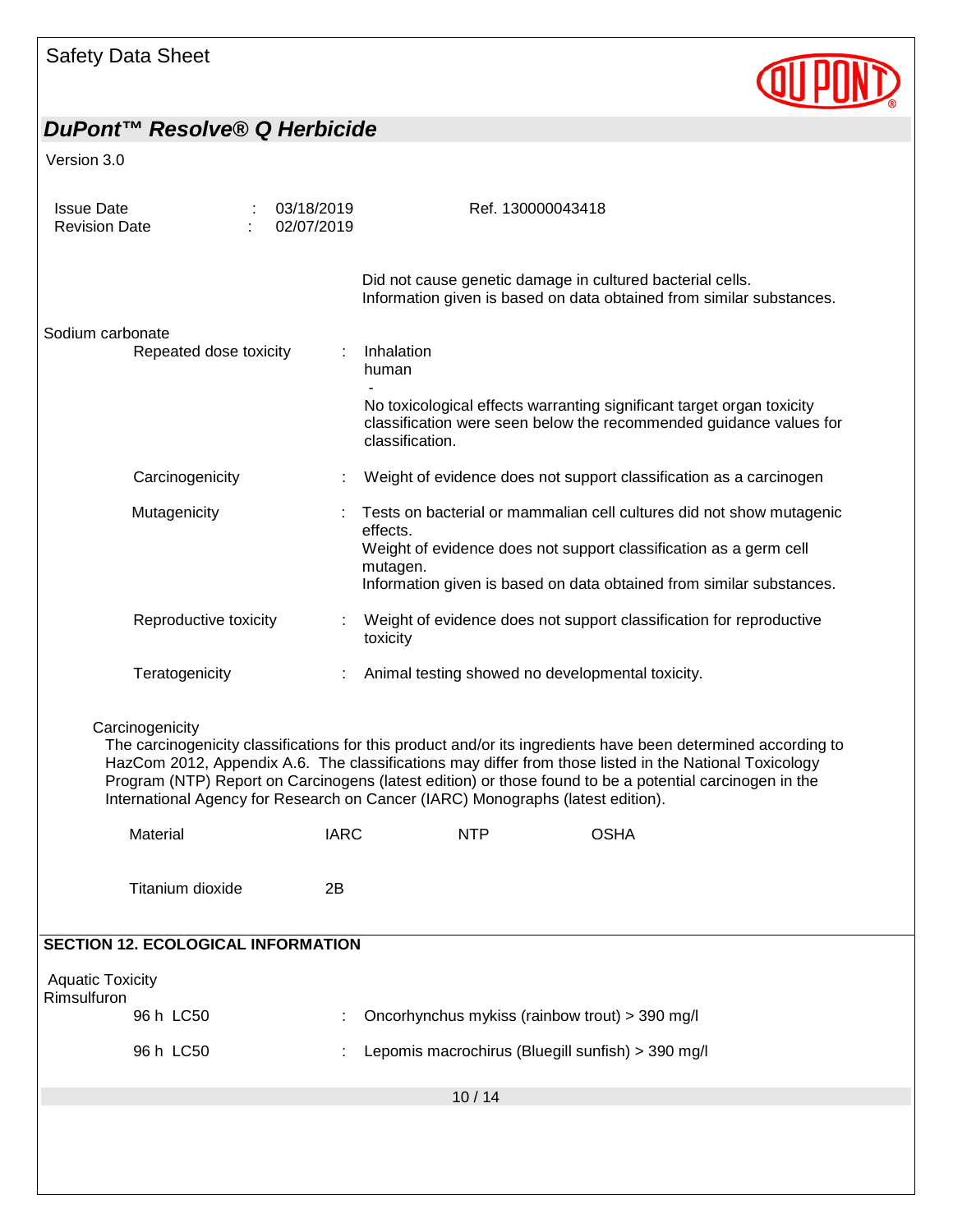

| <b>Issue Date</b><br><b>Revision Date</b>                   |  | 03/18/2019<br>02/07/2019 | Ref. 130000043418                                                                                                                                   |  |  |  |
|-------------------------------------------------------------|--|--------------------------|-----------------------------------------------------------------------------------------------------------------------------------------------------|--|--|--|
| 120 h EbC50                                                 |  |                          | Selenastrum capricornutum (green algae) 1.6 mg/l                                                                                                    |  |  |  |
| 48 h EC50                                                   |  |                          | Daphnia magna (Water flea) > 360 mg/l                                                                                                               |  |  |  |
| 90 d                                                        |  |                          | NOEC Oncorhynchus mykiss (rainbow trout) 110 mg/l                                                                                                   |  |  |  |
| 21 <sub>d</sub>                                             |  |                          | NOEC Daphnia magna (Water flea) 0.82 mg/l                                                                                                           |  |  |  |
| Thifensulfuron methyl<br>96 h LC50                          |  |                          | Oncorhynchus mykiss (rainbow trout) > 100 mg/l                                                                                                      |  |  |  |
| 14 d EC50                                                   |  |                          | Lemna minor (duckweed) 0.0013 mg/l                                                                                                                  |  |  |  |
| 48 h EC50                                                   |  |                          | Daphnia magna (Water flea) 470 mg/l                                                                                                                 |  |  |  |
| 28 d                                                        |  |                          | NOEC Americamysis bahia (mysid shrimp) 7.93 mg/l                                                                                                    |  |  |  |
| Ethyl 5,5-diphenyl-2-isoxazoline-3-carboxylate<br>96 h LC50 |  |                          | Lepomis macrochirus (Bluegill sunfish) 0.22 mg/l                                                                                                    |  |  |  |
| 96 h EC50                                                   |  |                          | Pseudokirchneriella subcapitata (green algae) > 1.26 mg/l                                                                                           |  |  |  |
| 96 h NOEC                                                   |  |                          | Pseudokirchneriella subcapitata (green algae) 1.26 mg/l                                                                                             |  |  |  |
| Disodium phosphate<br>96 h LC50                             |  |                          | Oncorhynchus mykiss (rainbow trout) > 100 mg/l OECD Test<br>Guideline 203<br>Information given is based on data obtained from similar substances.   |  |  |  |
| 72 h ErC50                                                  |  |                          | Desmodesmus subspicatus (green algae) > 100 mg/l OECD Test<br>Guideline 201<br>Information given is based on data obtained from similar substances. |  |  |  |
| 72 h NOEC                                                   |  |                          | Desmodesmus subspicatus (green algae) > 100 mg/l OECD Test<br>Guideline 201<br>Information given is based on data obtained from similar substances. |  |  |  |
| 48 h EC50                                                   |  |                          | Daphnia magna (Water flea) > 100 mg/l OECD Test Guideline 202<br>Information given is based on data obtained from similar substances.               |  |  |  |
| Sodium carbonate<br>96 h LC50                               |  |                          | Lepomis macrochirus (Bluegill sunfish) 300 mg/l                                                                                                     |  |  |  |
| 48 h LC50                                                   |  |                          | Ceriodaphnia dubia (water flea) 200 mg/l                                                                                                            |  |  |  |
|                                                             |  |                          |                                                                                                                                                     |  |  |  |
| 11/14                                                       |  |                          |                                                                                                                                                     |  |  |  |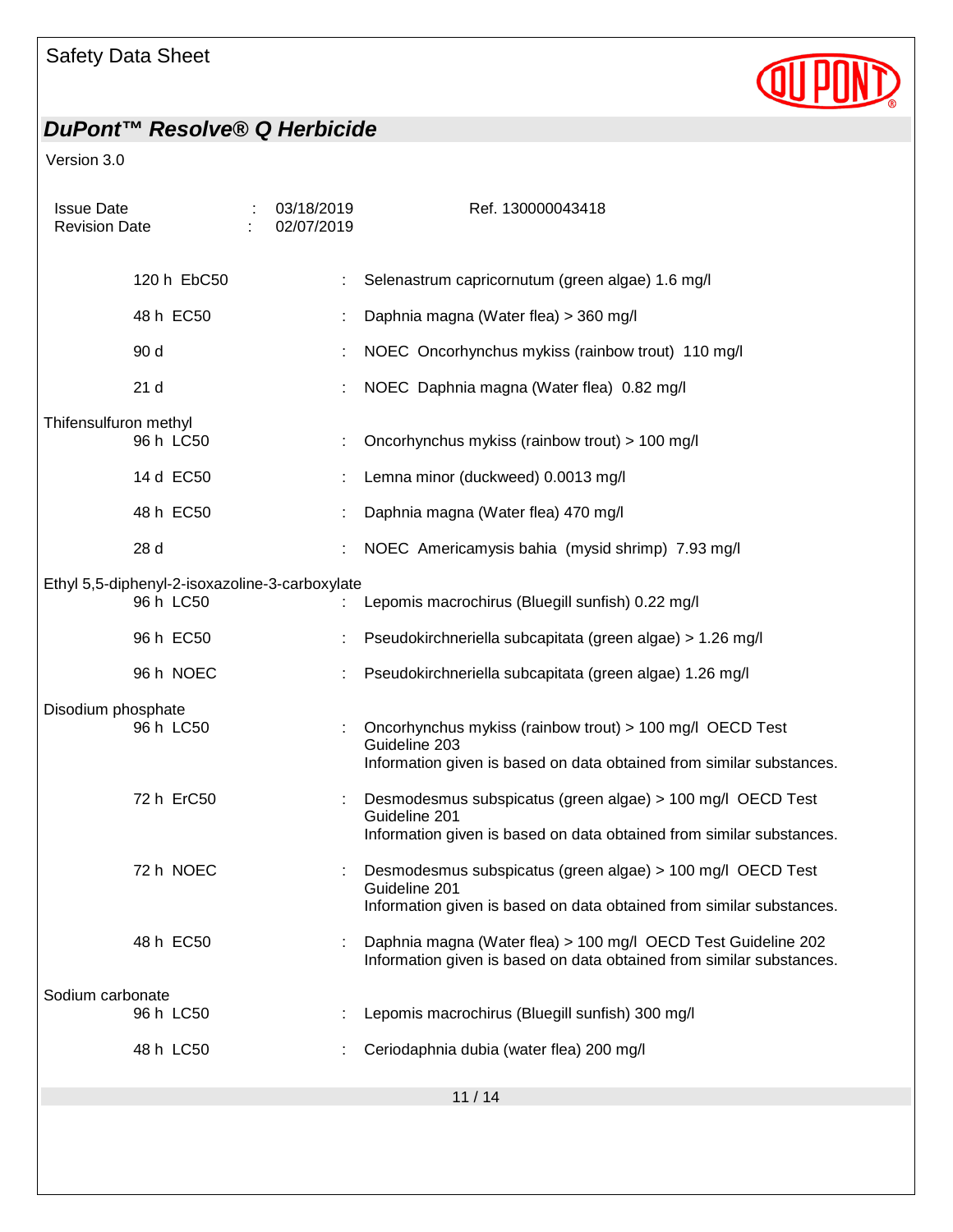

| <b>Issue Date</b><br><b>Revision Date</b>                                                                                                                                                                               |                                                                                                                                                                                                                                                                                                                                                                                                                               |  | 03/18/2019<br>02/07/2019 | Ref. 130000043418                                                                                                                                                                                                                                |  |  |  |  |
|-------------------------------------------------------------------------------------------------------------------------------------------------------------------------------------------------------------------------|-------------------------------------------------------------------------------------------------------------------------------------------------------------------------------------------------------------------------------------------------------------------------------------------------------------------------------------------------------------------------------------------------------------------------------|--|--------------------------|--------------------------------------------------------------------------------------------------------------------------------------------------------------------------------------------------------------------------------------------------|--|--|--|--|
| <b>Environmental Fate</b>                                                                                                                                                                                               |                                                                                                                                                                                                                                                                                                                                                                                                                               |  |                          |                                                                                                                                                                                                                                                  |  |  |  |  |
| Rimsulfuron                                                                                                                                                                                                             |                                                                                                                                                                                                                                                                                                                                                                                                                               |  |                          |                                                                                                                                                                                                                                                  |  |  |  |  |
| Biodegradability                                                                                                                                                                                                        |                                                                                                                                                                                                                                                                                                                                                                                                                               |  |                          | According to the results of tests of biodegradability this product is not<br>readily biodegradable.                                                                                                                                              |  |  |  |  |
| <b>Bioaccumulation</b>                                                                                                                                                                                                  |                                                                                                                                                                                                                                                                                                                                                                                                                               |  |                          | Does not bioaccumulate.                                                                                                                                                                                                                          |  |  |  |  |
| Sodium carbonate                                                                                                                                                                                                        |                                                                                                                                                                                                                                                                                                                                                                                                                               |  |                          |                                                                                                                                                                                                                                                  |  |  |  |  |
| Bioaccumulation                                                                                                                                                                                                         |                                                                                                                                                                                                                                                                                                                                                                                                                               |  |                          | Does not bioaccumulate.                                                                                                                                                                                                                          |  |  |  |  |
| Additional ecological information                                                                                                                                                                                       | Environmental Hazards: Do not apply directly to water, or to areas<br>where surface water is present, or to intertidal areas below the mean<br>high water mark. Do not contaminate water when cleaning equipment<br>or disposing of equipment washwaters or rinsate. Do not apply<br>where/when conditions favour runoff. See product label for additional<br>application instructions relating to environmental precautions. |  |                          |                                                                                                                                                                                                                                                  |  |  |  |  |
| <b>SECTION 13. DISPOSAL CONSIDERATIONS</b>                                                                                                                                                                              |                                                                                                                                                                                                                                                                                                                                                                                                                               |  |                          |                                                                                                                                                                                                                                                  |  |  |  |  |
| Waste disposal methods -<br>: Do not contaminate water, food or feed by disposal. Wastes resulting from the<br>use of this product must be disposed of on site or at an approved waste<br>Product<br>disposal facility. |                                                                                                                                                                                                                                                                                                                                                                                                                               |  |                          |                                                                                                                                                                                                                                                  |  |  |  |  |
| Waste disposal methods -<br>Container                                                                                                                                                                                   |                                                                                                                                                                                                                                                                                                                                                                                                                               |  |                          | : Container Refilling and Disposal:<br>Refer to the product label for instructions.<br>Do not transport if this container is damaged or leaking.<br>In the event of a major spill, fire or other emergency, call 1-800-441-3637 day<br>or night. |  |  |  |  |
|                                                                                                                                                                                                                         | Contaminated packaging<br>: No applicable data available.                                                                                                                                                                                                                                                                                                                                                                     |  |                          |                                                                                                                                                                                                                                                  |  |  |  |  |
| <b>SECTION 14. TRANSPORT INFORMATION</b>                                                                                                                                                                                |                                                                                                                                                                                                                                                                                                                                                                                                                               |  |                          |                                                                                                                                                                                                                                                  |  |  |  |  |
| IATA_C                                                                                                                                                                                                                  | UN number<br>Proper shipping name<br>Class<br>Packing group                                                                                                                                                                                                                                                                                                                                                                   |  |                          | 3077<br>Environmentally hazardous substance, solid, n.o.s.<br>(Isoxadifen-ethyl)<br>9<br>$\therefore$ III                                                                                                                                        |  |  |  |  |
|                                                                                                                                                                                                                         |                                                                                                                                                                                                                                                                                                                                                                                                                               |  |                          | 12/14                                                                                                                                                                                                                                            |  |  |  |  |
|                                                                                                                                                                                                                         |                                                                                                                                                                                                                                                                                                                                                                                                                               |  |                          |                                                                                                                                                                                                                                                  |  |  |  |  |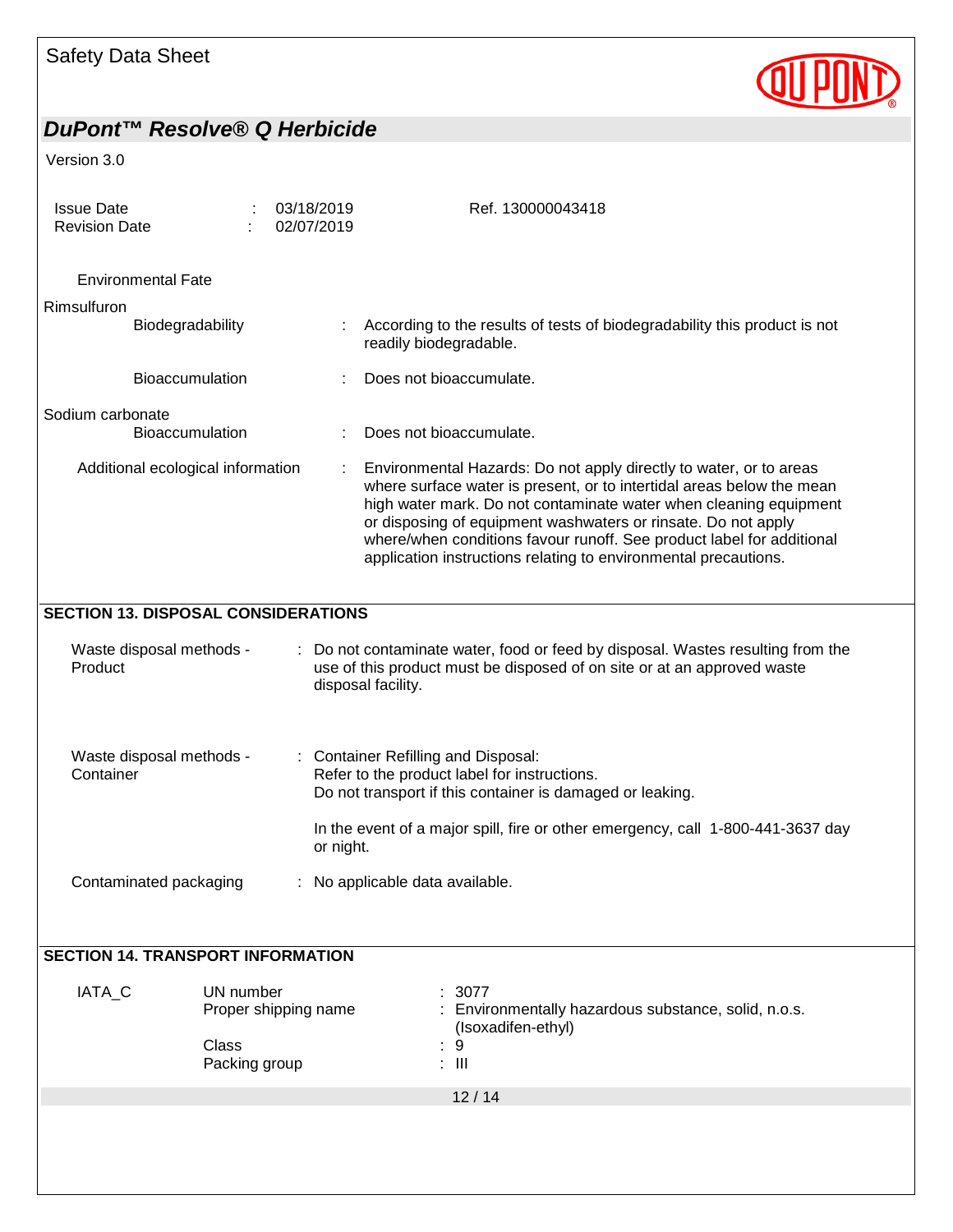| <b>Safety Data Sheet</b>                                       |                                                                                                      |                                 |                                                                                                                                                                                                                                                                                                                                                                                                                                                                                                                                                                                                      |
|----------------------------------------------------------------|------------------------------------------------------------------------------------------------------|---------------------------------|------------------------------------------------------------------------------------------------------------------------------------------------------------------------------------------------------------------------------------------------------------------------------------------------------------------------------------------------------------------------------------------------------------------------------------------------------------------------------------------------------------------------------------------------------------------------------------------------------|
| DuPont™ Resolve® Q Herbicide                                   |                                                                                                      |                                 |                                                                                                                                                                                                                                                                                                                                                                                                                                                                                                                                                                                                      |
| Version 3.0                                                    |                                                                                                      |                                 |                                                                                                                                                                                                                                                                                                                                                                                                                                                                                                                                                                                                      |
| <b>Issue Date</b><br><b>Revision Date</b>                      |                                                                                                      | 03/18/2019<br>02/07/2019        | Ref. 130000043418                                                                                                                                                                                                                                                                                                                                                                                                                                                                                                                                                                                    |
| <b>IMDG</b>                                                    | Labelling No.<br>UN number<br>Proper shipping name<br><b>Class</b><br>Packing group<br>Labelling No. |                                 | $\therefore$ 9<br>: 3077<br>: ENVIRONMENTALLY HAZARDOUS SUBSTANCE,<br>SOLID, N.O.S. (Isoxadifen-ethyl)<br>$\therefore$ 9<br>$\therefore$ III<br>: 9                                                                                                                                                                                                                                                                                                                                                                                                                                                  |
|                                                                | Marine pollutant                                                                                     |                                 | : yes (Isoxadifen-ethyl)                                                                                                                                                                                                                                                                                                                                                                                                                                                                                                                                                                             |
|                                                                |                                                                                                      |                                 | Marine Pollutants assigned UN number 3077 and 3082 in single or combination packaging containing a net<br>quantity per single or inner packaging of 5 L or less for liquids or having a net mass per single or inner<br>packaging of 5 KG or less for solids may be transported as non-dangerous goods as provided in section<br>2.10.2.7 of IMDG code, IATA special provision A197, and ADR/RID special provision 375.                                                                                                                                                                              |
| <b>SECTION 15. REGULATORY INFORMATION</b><br>Other regulations |                                                                                                      | CAUTION!                        | : This Safety Data Sheet is for a pesticide product registered by the US<br>Environmental Protection Agency (USEPA) and various state regulatory<br>agencies, and is therefore also subject to certain requirements under US and<br>state pesticide laws, including the Federal Insecticide Fungicide and<br>Rodenticide Act (FIFRA). These requirements differ from the classification<br>criteria and hazard information required by OSHA for safety data sheets, and<br>for workplace labels of non-pesticide chemicals. The following is information<br>determined by USEPA, and various states. |
|                                                                |                                                                                                      | clothing.                       | Causes moderate eye irritation. Prolonged or frequently repeated skin contact<br>may cause allergic reactions in some individuals. Avoid contact with eyes or                                                                                                                                                                                                                                                                                                                                                                                                                                        |
| SARA 311/312 Hazard<br>classification                          |                                                                                                      | : No SARA Hazards               |                                                                                                                                                                                                                                                                                                                                                                                                                                                                                                                                                                                                      |
| SARA 313 Regulated<br>Chemical(s)                              |                                                                                                      | by SARA Title III, Section 313. | : This material does not contain any chemical components with known CAS<br>numbers that exceed the threshold (De Minimis) reporting levels established                                                                                                                                                                                                                                                                                                                                                                                                                                               |
| PA Right to Know<br>Regulated Chemical(s)                      |                                                                                                      |                                 | Substances on the Pennsylvania Hazardous Substances List present at a<br>concentration of 1% or more (0.01% for Special Hazardous Substances):                                                                                                                                                                                                                                                                                                                                                                                                                                                       |
|                                                                |                                                                                                      |                                 | 13/14                                                                                                                                                                                                                                                                                                                                                                                                                                                                                                                                                                                                |